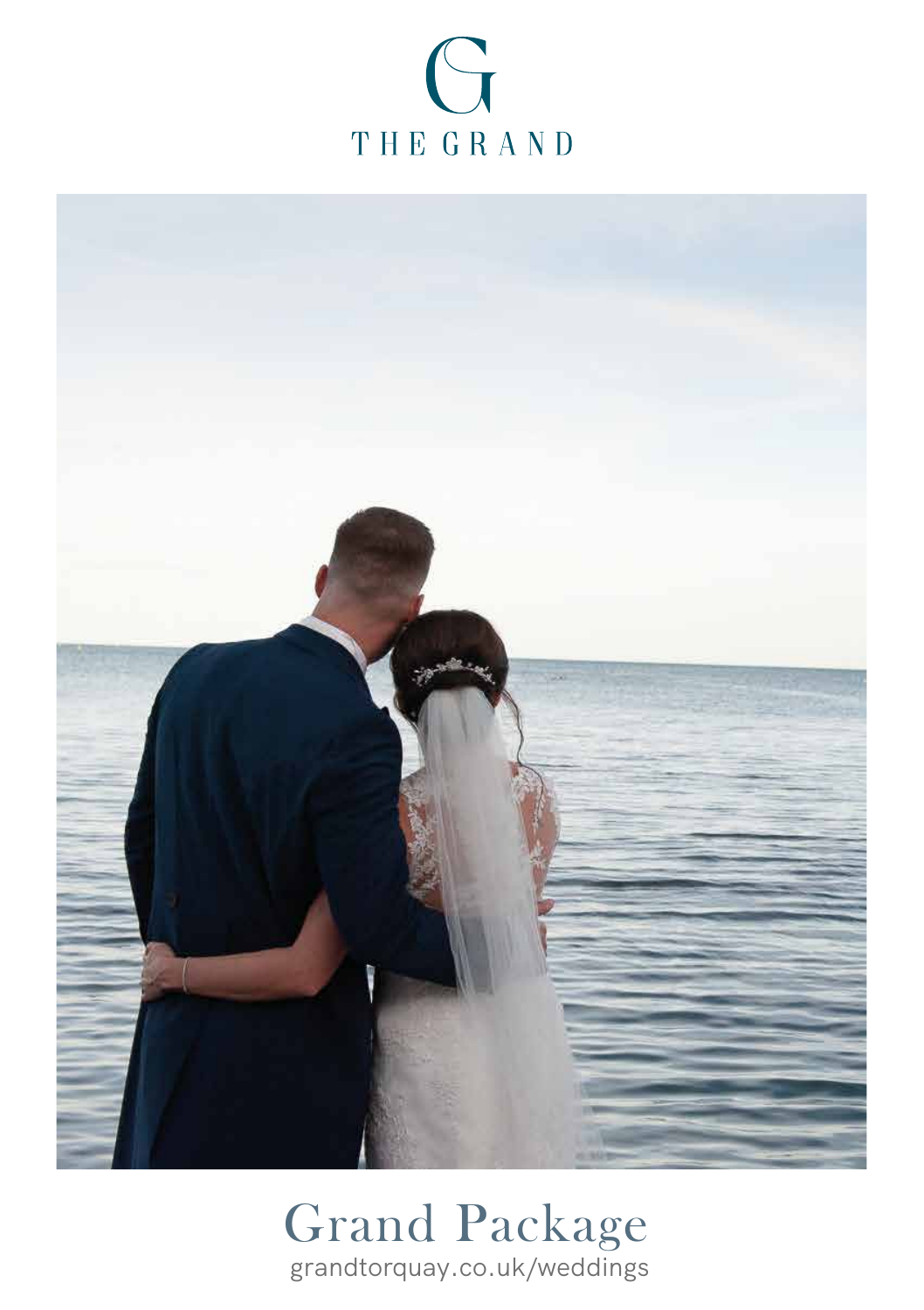# Grand Package

#### Based on 60 day guests & 120 evening

Professional Guidance & Assistance from your Wedding Planner Private Room for your Civil Ceremony Ivory Aisle Carpet, Drapes & Lights Champagne Arrival Drink from the Champagne Cart Choice of 5 Canapes Per Person 5 Course Wedding Breakfast with Tea, Coffee & Petit Fours ½ Bottle of House Wine Per Person A Glass of Champagne for the Toast Cake Stand & Personalised Wedding Knife Chair Covers with Sash Colour of your Choice Evening Buffet Resident DJ until Midnight Complimentary Bridal Suite with late Checkout & Champagne Breakfast Sweet Cart

Two Gift Flower Bouquets

Wedding Menu Tasting for 2 in Restaurant 1881

15 Rooms at a Discounted Rate for your Wedding Guests

### All for a Grand price of £7,995.00

Additional Day & Evening guests - £105.00 Additional Evening guests - £30.00

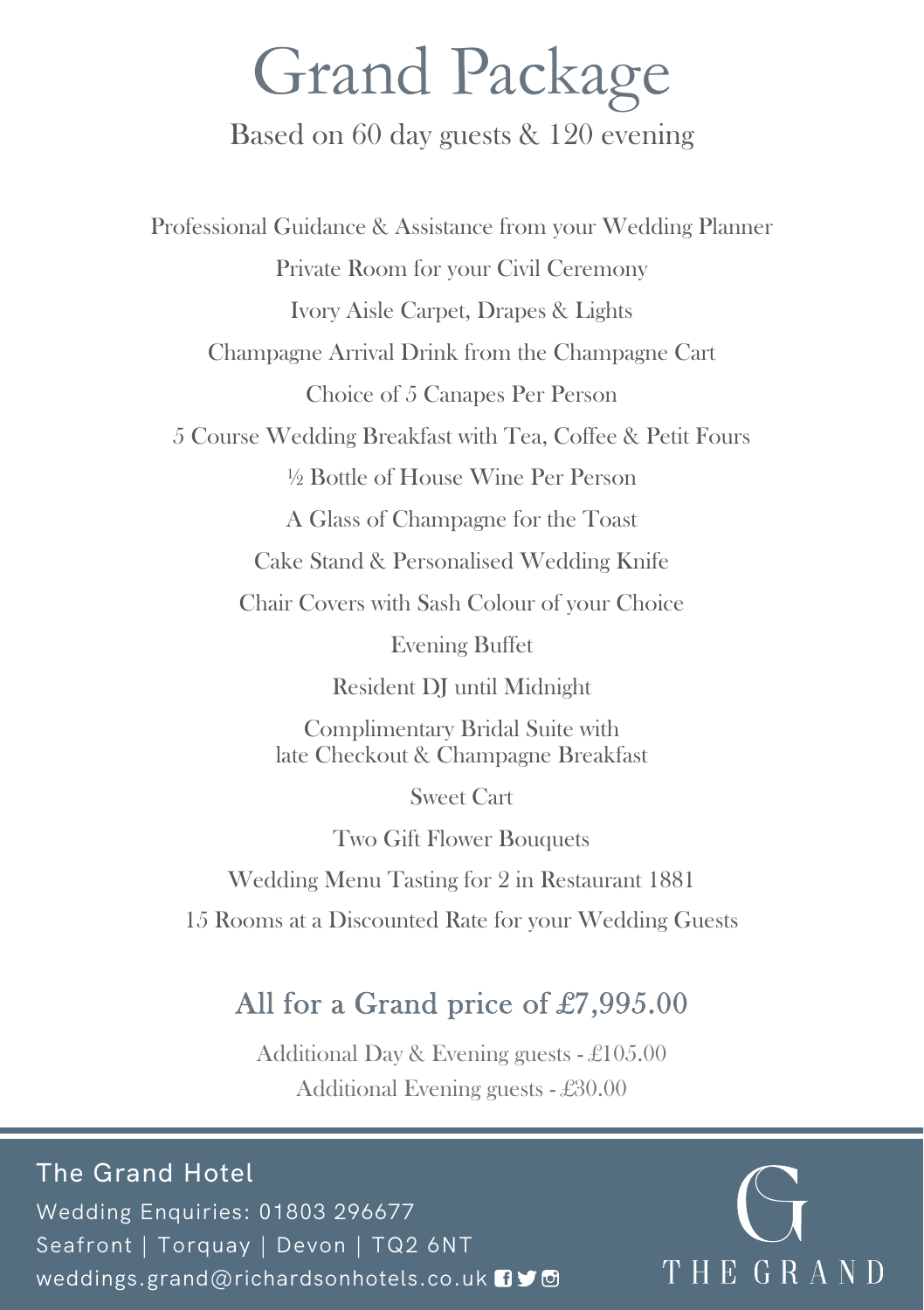



### Mini Grand Package grandtorquay.co.uk/weddings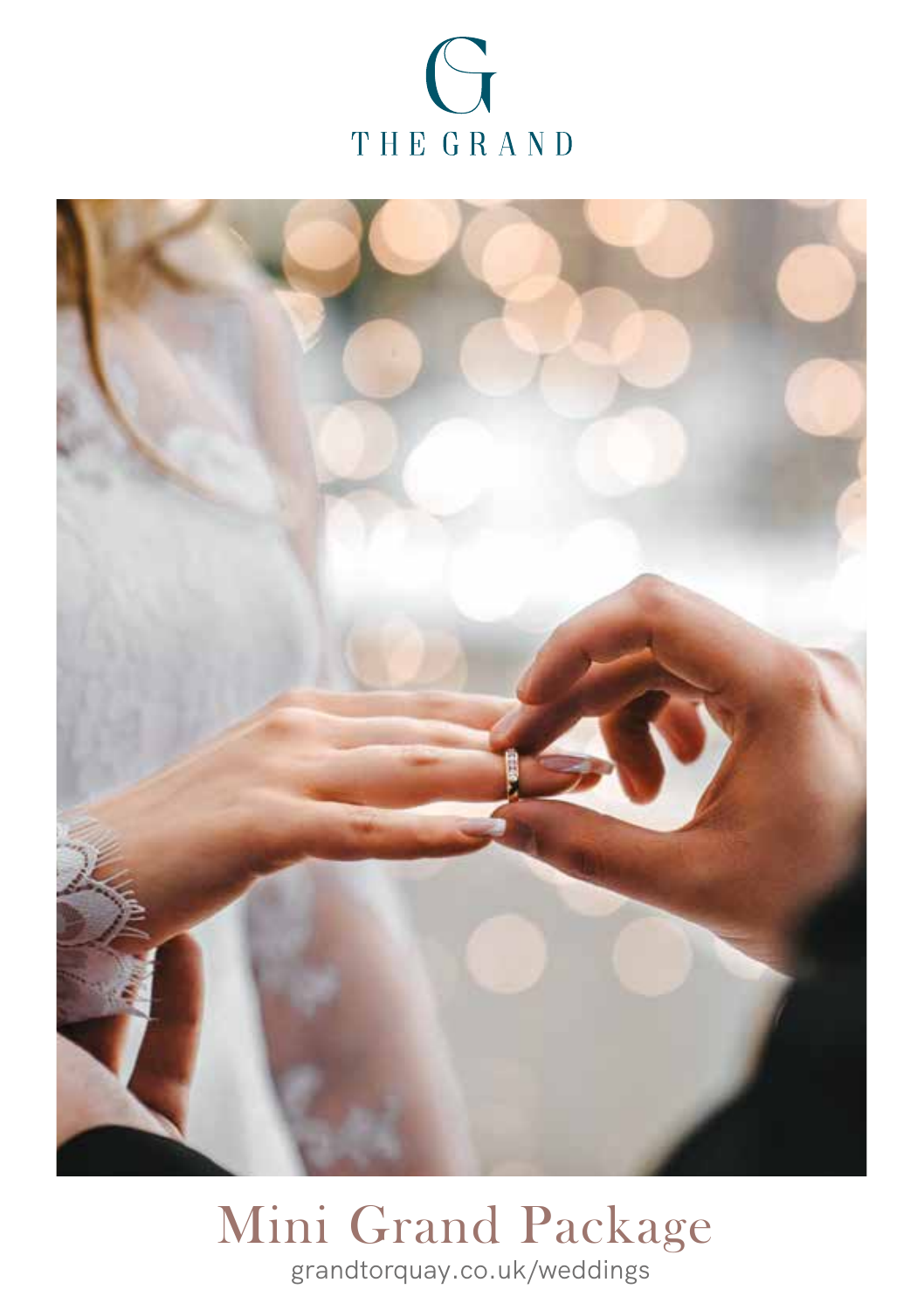# The Mini Grand Package

Based on 60 day & 80 evening guests

Professional Guidance & Assistance from your Wedding Planner

Private Room for your Civil Wedding Ceremony

Red Carpet

Pimms Welcome Drink

Choice of 3 Canapes Per Person

4 Course Wedding Breakfast with Tea & Coffee

½ Bottle of House Wine Per Person

A Glass of Champagne for the Toast

Cake Stand & Wedding Knife

Chair Covers with Sash Colour of your choice

Evening Buffet

Resident DJ until Midnight

A Night's Stay for the Wedding Couple in a Sea-View Double with Complimentary Late Check Out

5 Rooms at a Discounted Rate for your Wedding Guests

### Mini Grand Package: £5,995.00

(10% price increase per year)

Additional Day & Evening Guests £79.00 Additional Evening Guest only £25.00

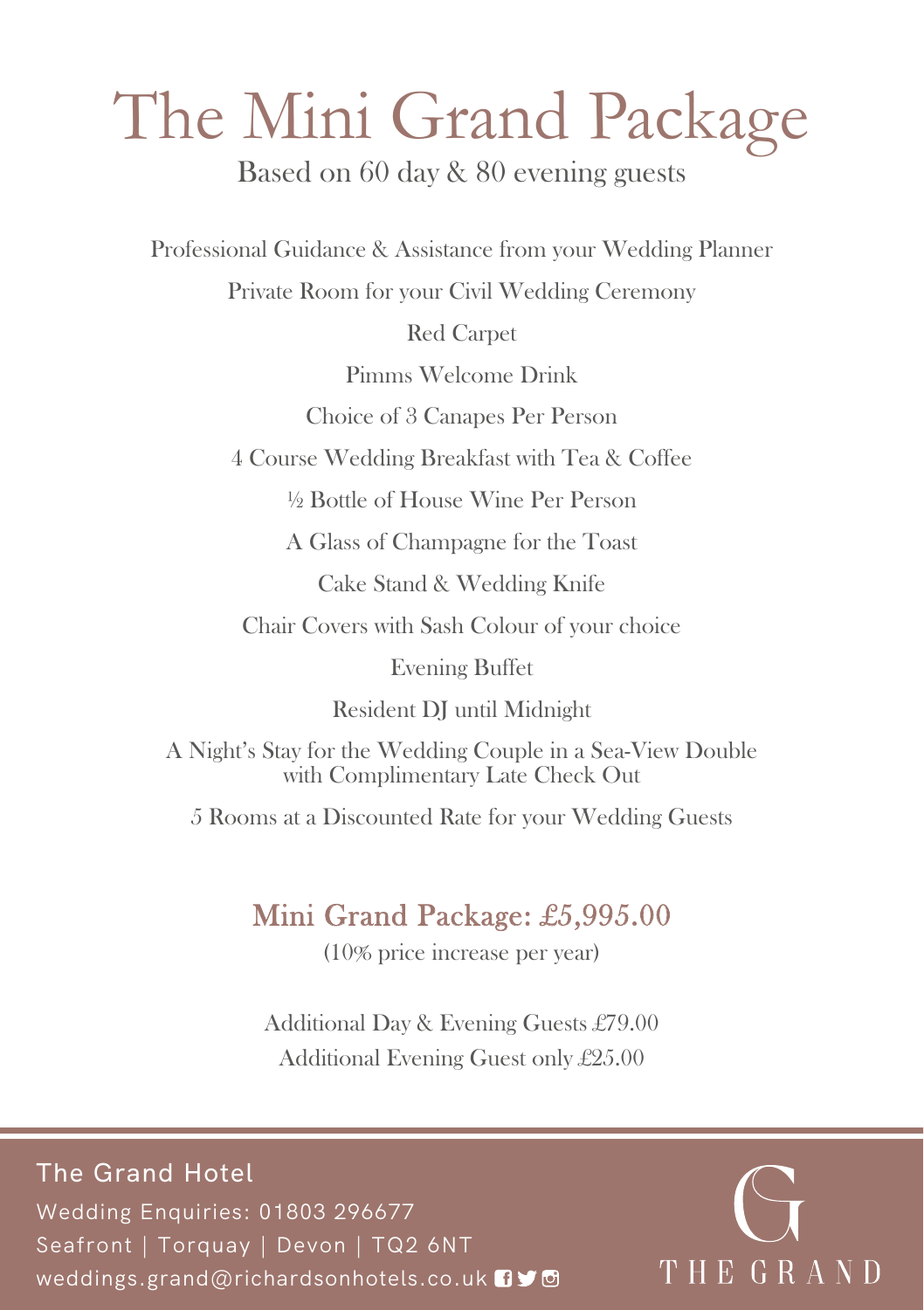



### Sweetheart Package grandtorquay.co.uk/weddings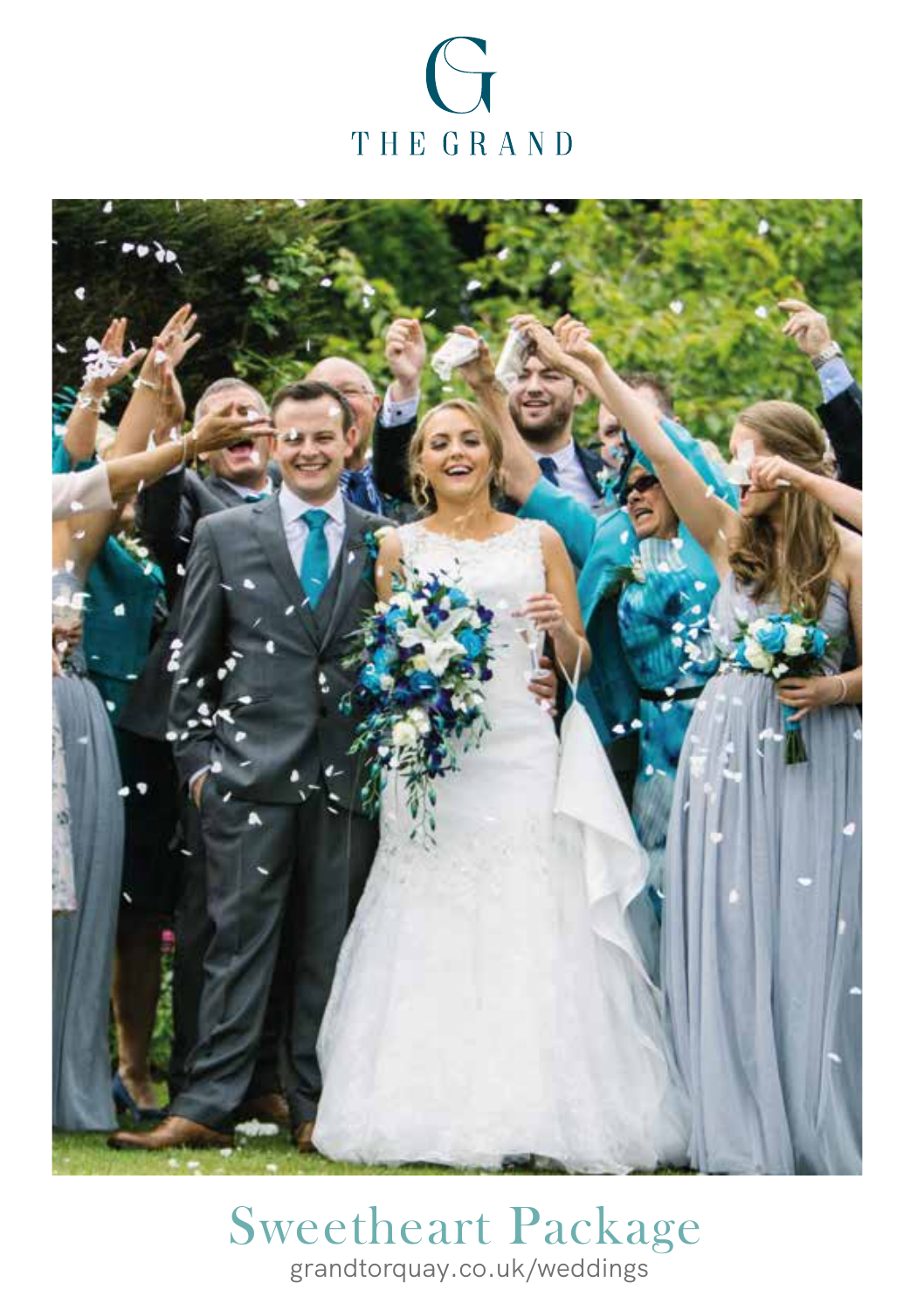# The Sweetheart Package

Based on 40 guests in the day & 60 in the evening

Professional Guidance & Assistance from the Wedding Planner Private Room for your Civil Wedding Ceremony Red Carpet Welcome Drink 3 Course Wedding Breakfast with Tea & Coffee 1 Glass of Wine with your Meal A Glass of Sparkling Wine for the Toast Evening Buffet Chair Covers with Sash Colour of your Choice A Night's Stay for the Wedding Couple in an Inland Double

#### All for the intimate price of £3,995.00

Extra Adult for Day & Evening £60.00 Extra Adult for Evening only £20.00

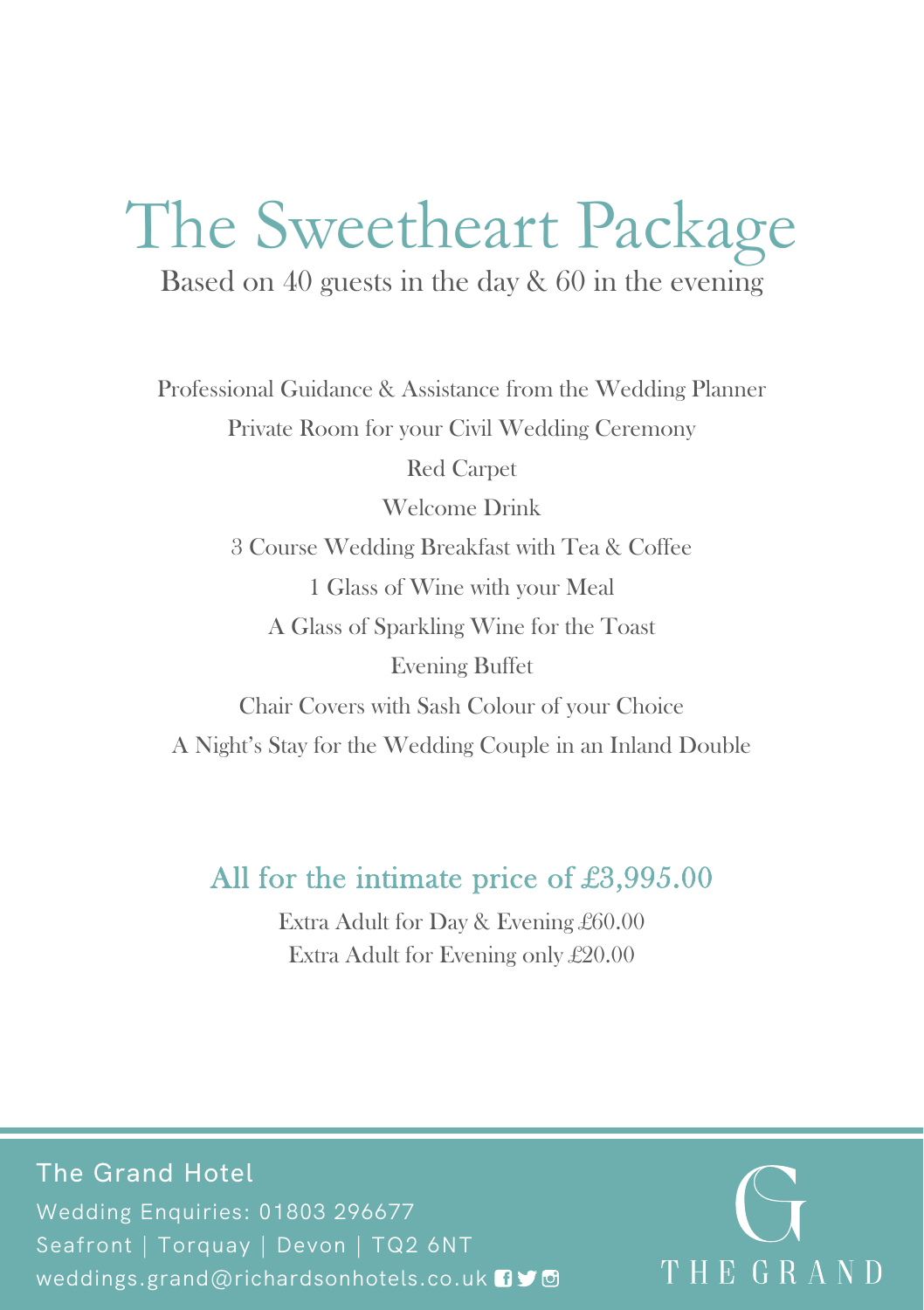



## The Sweetheart Menu grandtorquay.co.uk/weddings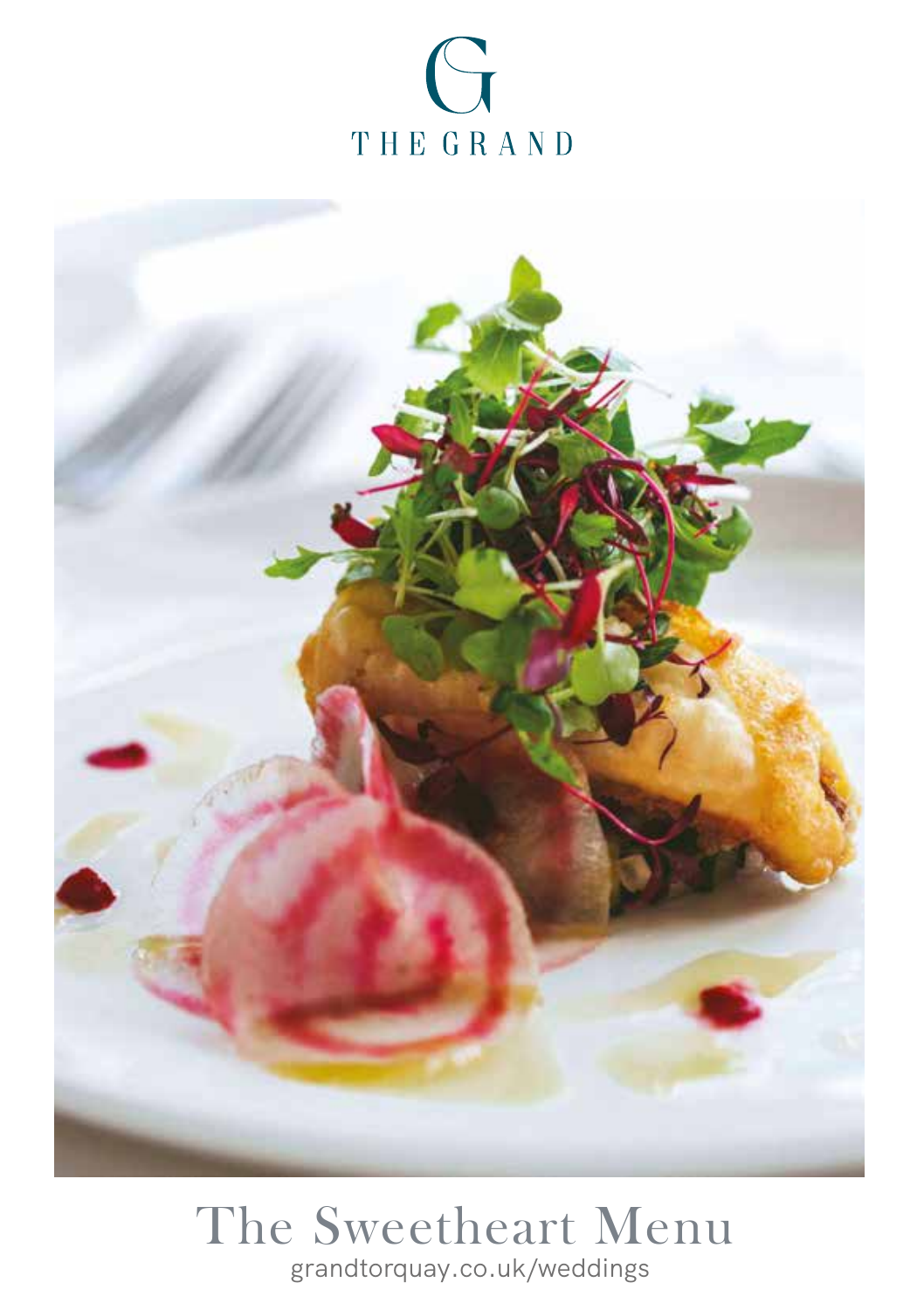# The Sweetheart Menu

Roasted Red Pepper Soup *basil oil*

> Cured Salmon Duo *raspberry dressing*

Ham & Sun-Blushed Tomato Terrine

...........

Pan Roasted South West Chicken Breast *ratatouille stuffed tomato, pesto*

Fresh Trout Fillet *lemon garlic & white wine cream, baby new potatoes*

> Buckwheat Galette *filled with spinach & wild mushrooms*

When suitable, the main courses will be accompanied *by a selection of seasonal vegetables*

...........

Vanilla Panna Cotta *blackberries*

Lemon Tart *citrus chantilly cream & raspberries*

Chocolate Brownie *chocolate sauce & vanilla ice cream*

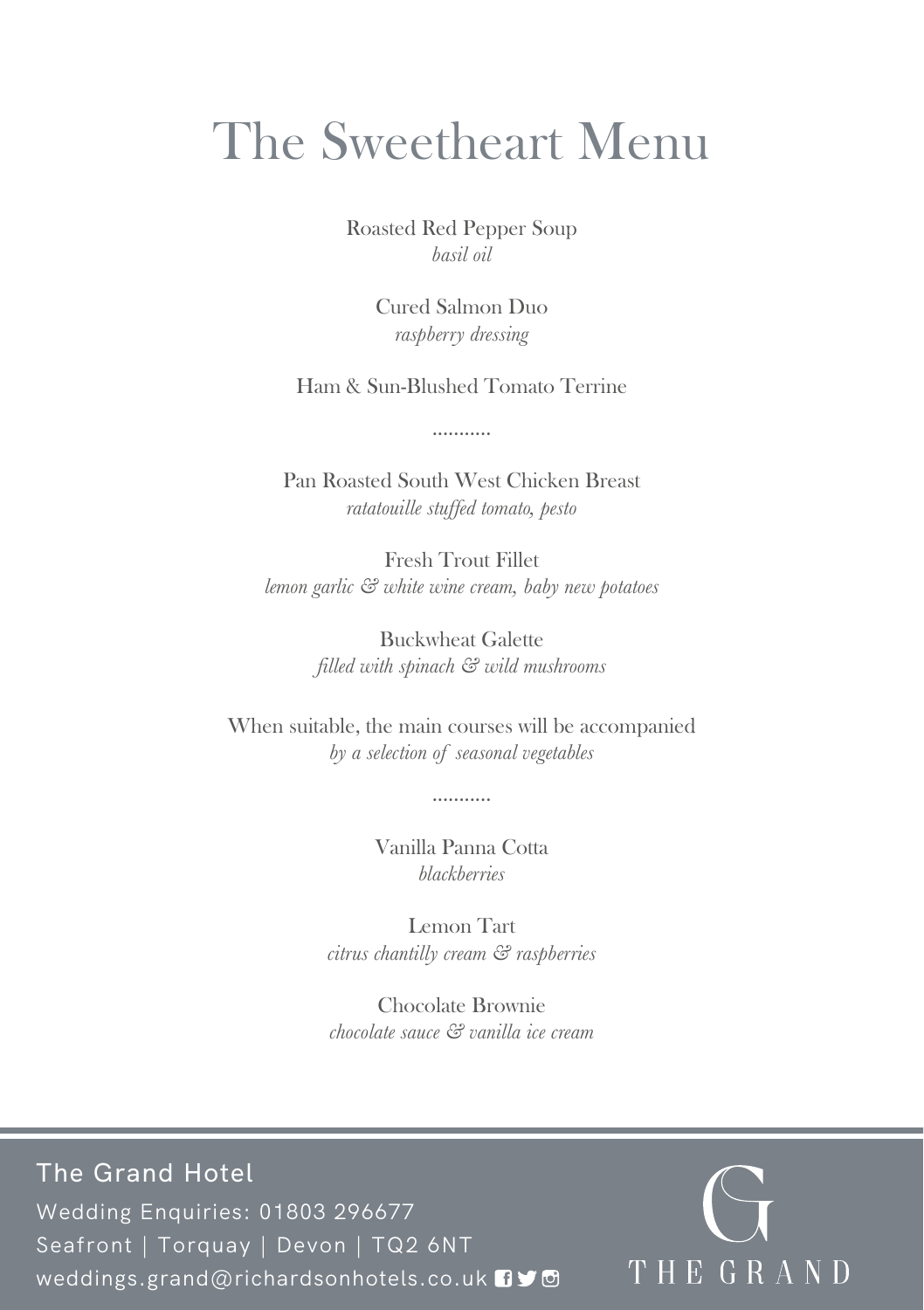



# Grand Menu grandtorquay.co.uk/weddings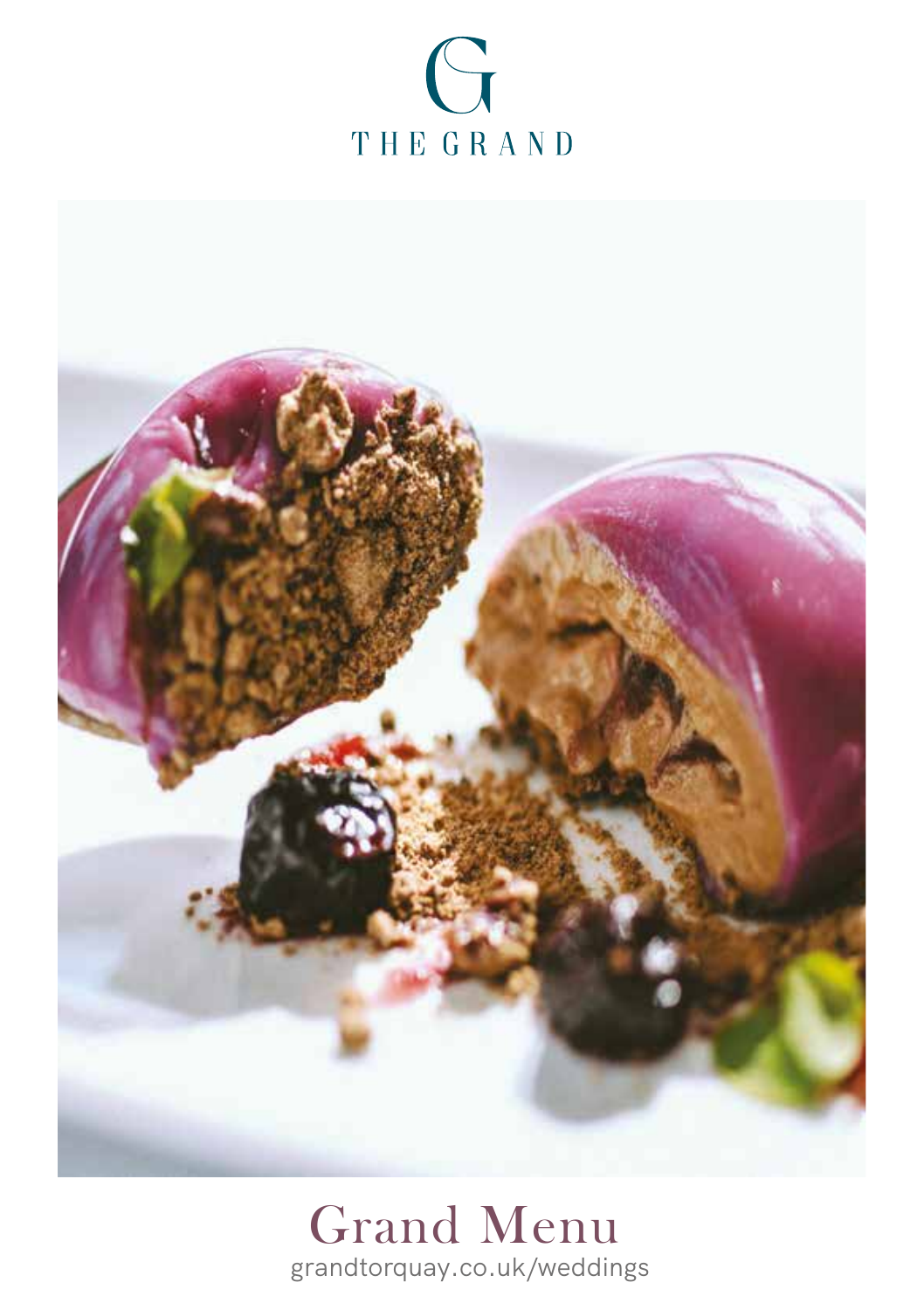# The Grand Menu

Crab Meat *poached pear & avocado stack, tomato salsa*

Duck Rillette *pickled carrot, orange & toasted brioche*

Tomato, Mozzarella & Basil Salad *balsamic glaze*

...........

Lemon Sorbet

...........

South West Rump of Lamb *fondant potato & apricot chutney*

Fillet of Haddock *creamy prawn, dill sauce & baby potatoes*

Roasted Squash Wellington *wilted buttered spinach & Devon cider cream*

When suitable, the main courses will be accompanied *by a selection of seasonal vegetables*

...........

Lemon & Passionfruit Eton Mess *passionfruit syrup & prosecco shot*

Baileys & White Chocolate Cheesecake *pistachio crumb & vanilla ice cream*

> Millionaires Cheesecake *toffee sauce & popcorn*

Tea or Coffee & Petits Fours

...........

The Grand Hotel Wedding Enquiries: 01803 296677 Seafront | Torquay | Devon | TQ2 6NT weddings.grand@richardsonhotels.co.uk 09 THEGRAND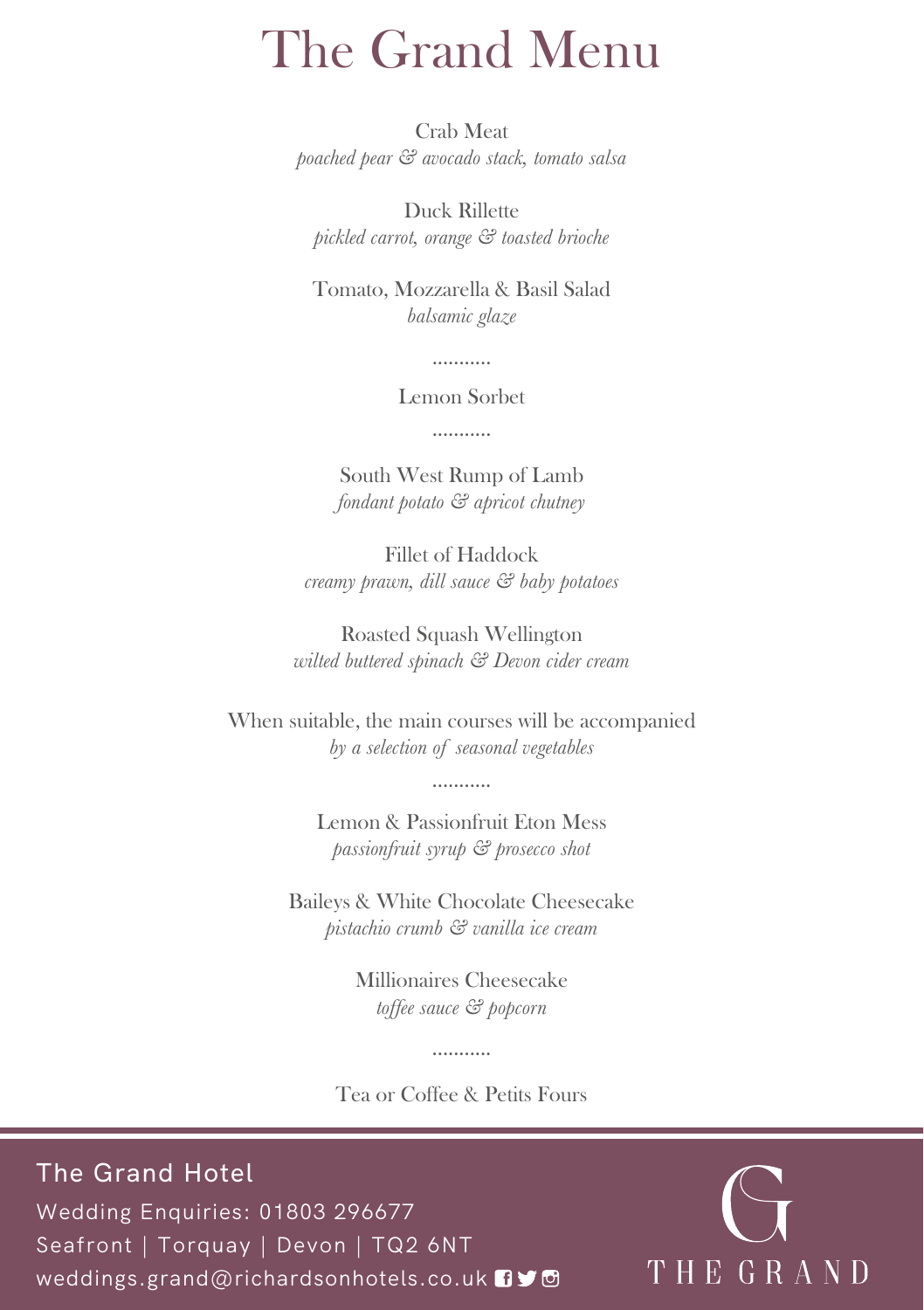



## The Mini Grand Menu grandtorquay.co.uk/weddings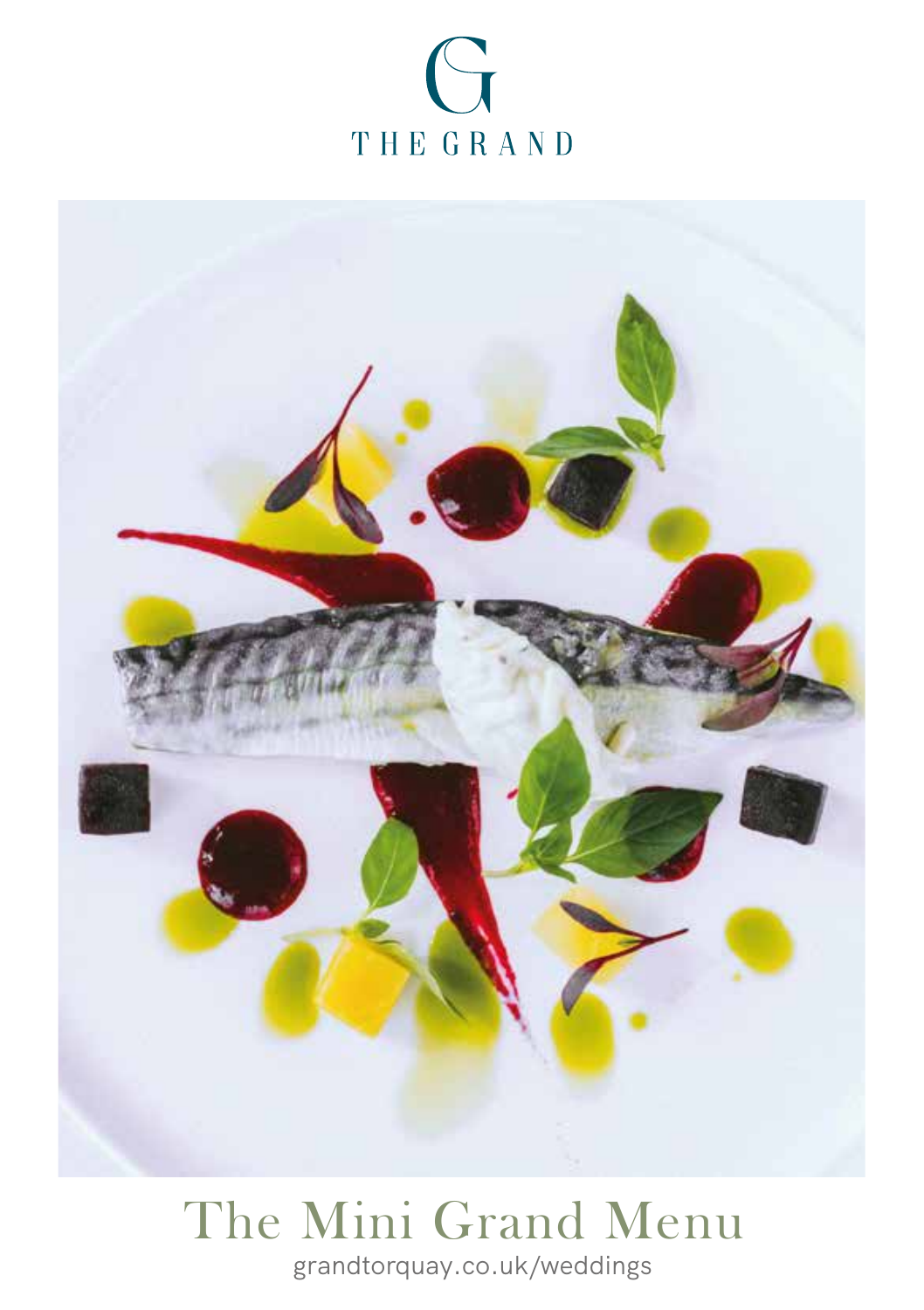# The Mini Grand Menu

French Onion Soup *gruyere croute*

Smoked Salmon Terrine *horseradish cream, rocket & mache salad*

Courgette & Olive Carpaccio *carrots pickled in pomegranate molasses*

...........

Mango Sorbet

...........

Confit of Duck Leg *locally sourced, chorizo cassoulet*

Blackened Salmon *coriander salsa, sticky rice & sea salted Padron peppers*

> Burnt Aubergine & Chipotle Sauce *mascarpone & preserved vegetables*

When suitable, the main courses will be accompanied *by a selection of seasonal vegetables*

...........

Poached Pear *chocolate sauce & crème anglaise*

Raspberry Parfait *with strawberry coulis & brandy snap biscuit*

Chef's Petit Pot Au Chocolat

The Grand Hotel Wedding Enquiries: 01803 296677 Seafront | Torquay | Devon | TQ2 6NT weddings.grand@richardsonhotels.co.uk  $\Box \blacktriangleright \Box$ 

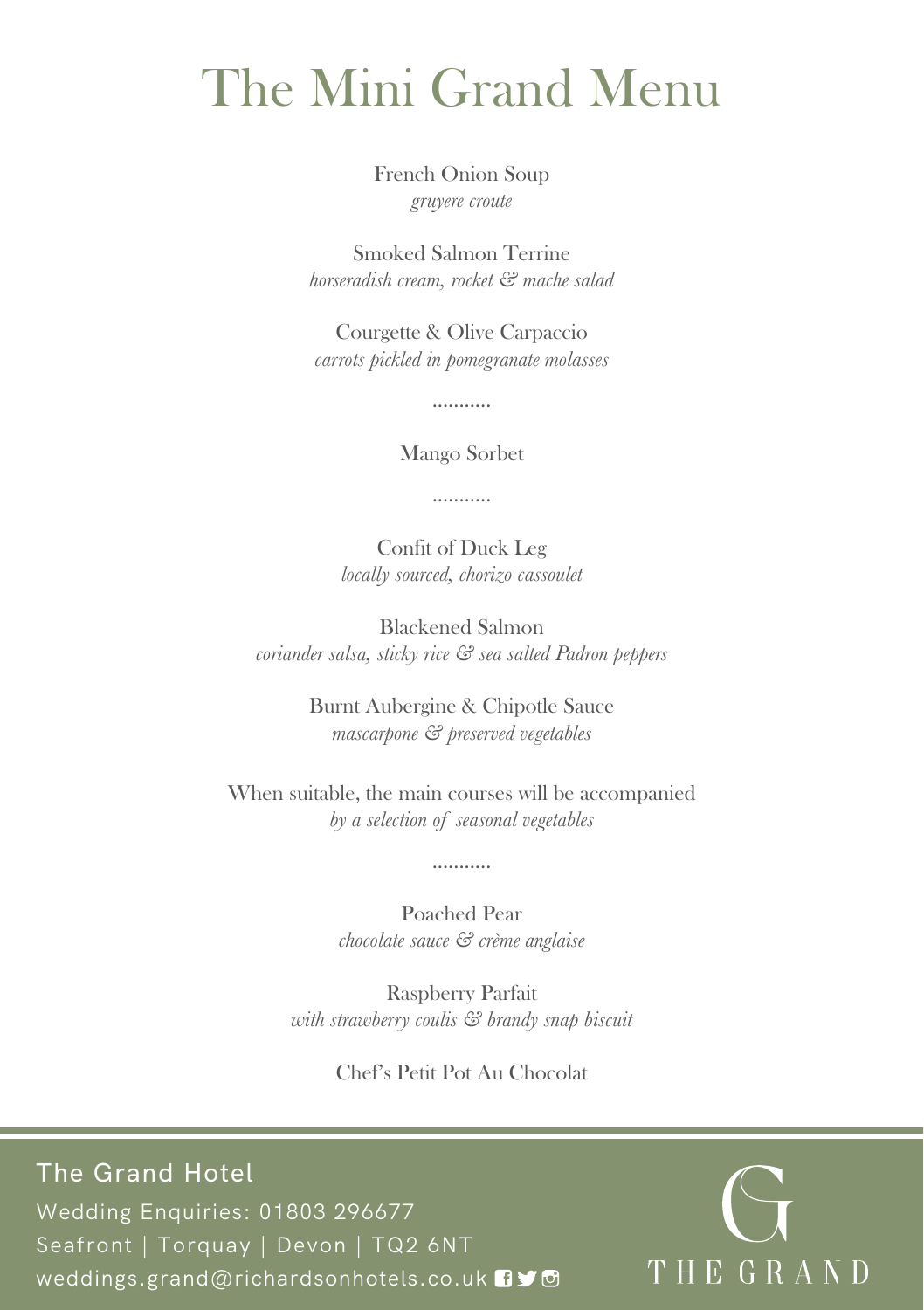



Canapés grandtorquay.co.uk/weddings